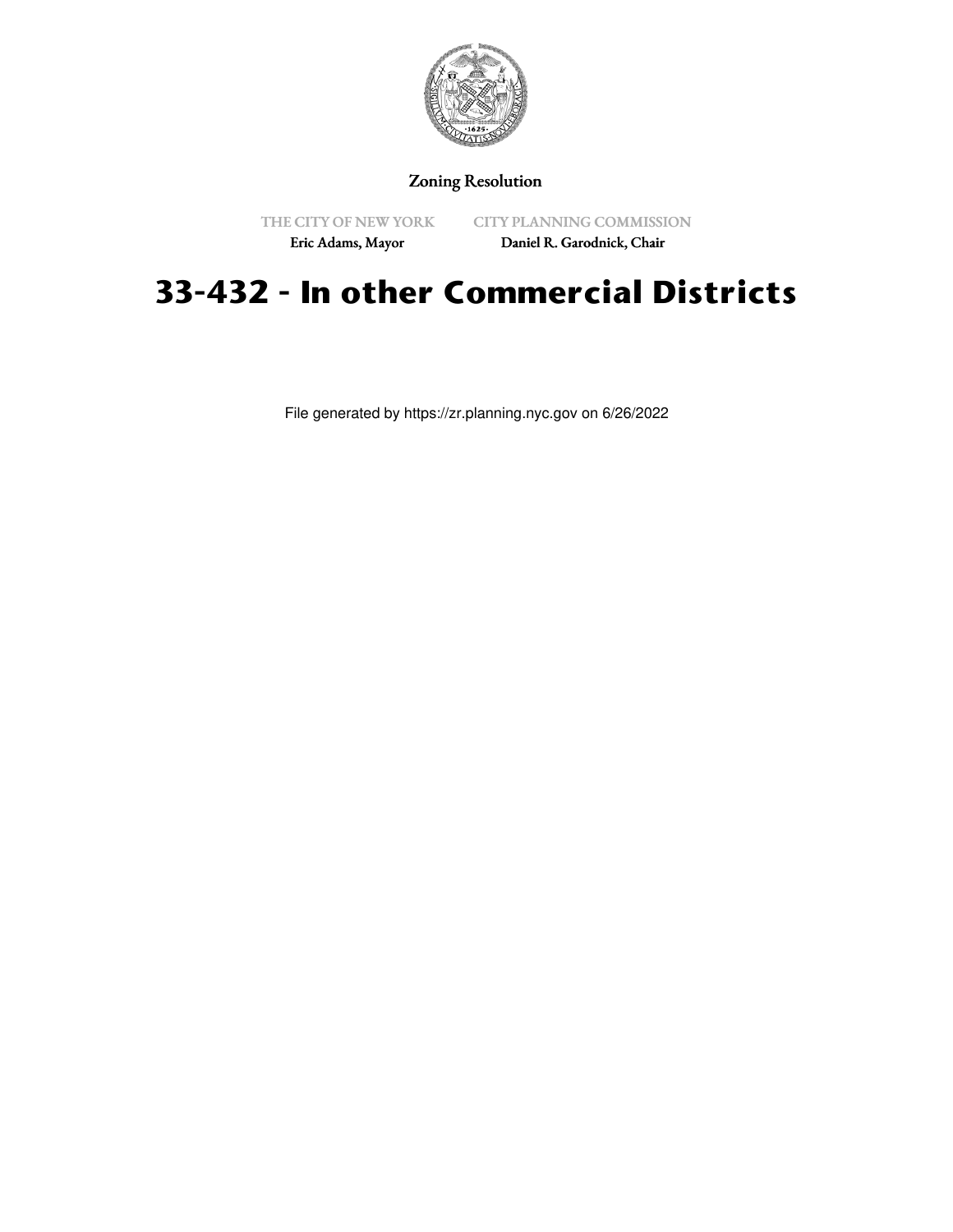# **33-432 - In other Commercial Districts**

LAST AMENDED 3/22/2016

#### C1-6 C1-7 C1-8 C1-9 C2-6 C2-7 C2-8 C3 C4 C5 C6 C7 C8

In the districts indicated, for #buildings# other than #Quality Housing buildings#, the maximum height of a front wall and the required front setback of a #building or other structure#, except as otherwise set forth in this Section, shall be as set forth in the following table:

## MAXIMUM HEIGHT OF FRONT WALL AND REQUIRED FRONT SETBACKS

| #Initial Setback<br>Distance#<br>(in feet)                           |                        | Maximum<br>Height of a<br>Front Wall<br>or other<br>portion of a<br>#Building or<br>Other<br>Structure# | #Sky Exposure Plane#                                 |                                                                                               |                        |                      |                        |  |  |  |  |
|----------------------------------------------------------------------|------------------------|---------------------------------------------------------------------------------------------------------|------------------------------------------------------|-----------------------------------------------------------------------------------------------|------------------------|----------------------|------------------------|--|--|--|--|
|                                                                      |                        |                                                                                                         | Height<br>above the<br>#Street<br>Line# (in<br>feet) | Slope over #Zoning Lot# (Expressed as a Ratio of<br>Vertical Distance to Horizontal Distance) |                        |                      |                        |  |  |  |  |
|                                                                      |                        |                                                                                                         |                                                      | On #Narrow Street#                                                                            |                        | On #Wide Street#     |                        |  |  |  |  |
| On<br>#Narrow<br>Street#                                             | On<br>#Wide<br>Street# | within the<br>#Initial<br>Setback<br>Distance#                                                          |                                                      | Vertical<br>Distance                                                                          | Horizontal<br>Distance | Vertical<br>Distance | Horizontal<br>Distance |  |  |  |  |
| Within C3 C4-1 C8-1 Districts                                        |                        |                                                                                                         |                                                      |                                                                                               |                        |                      |                        |  |  |  |  |
| 20                                                                   | 15                     | 30 feet or<br>two<br>#stories#,<br>whichever is<br>less                                                 | 30                                                   | $\mathbf{1}$                                                                                  | to $1$                 | $\mathbf{1}$         | to $1$                 |  |  |  |  |
| Within C1-6 C2-6 C4-2 C4-3 C4-4 C4-5 C7 C8-2 C8-3 Districts          |                        |                                                                                                         |                                                      |                                                                                               |                        |                      |                        |  |  |  |  |
| 20                                                                   | 15                     | 60 feet or<br>four<br>#stories#,<br>whichever is<br>less                                                | 60                                                   | 2.7                                                                                           | $\frac{1}{2}$          | 5.6                  | $\frac{1}{2}$          |  |  |  |  |
| Within C1-7 C1-8 C1-9 C2-7 C2-8 C4-2F C4-6 C4-7 C5 C6 C8-4 Districts |                        |                                                                                                         |                                                      |                                                                                               |                        |                      |                        |  |  |  |  |